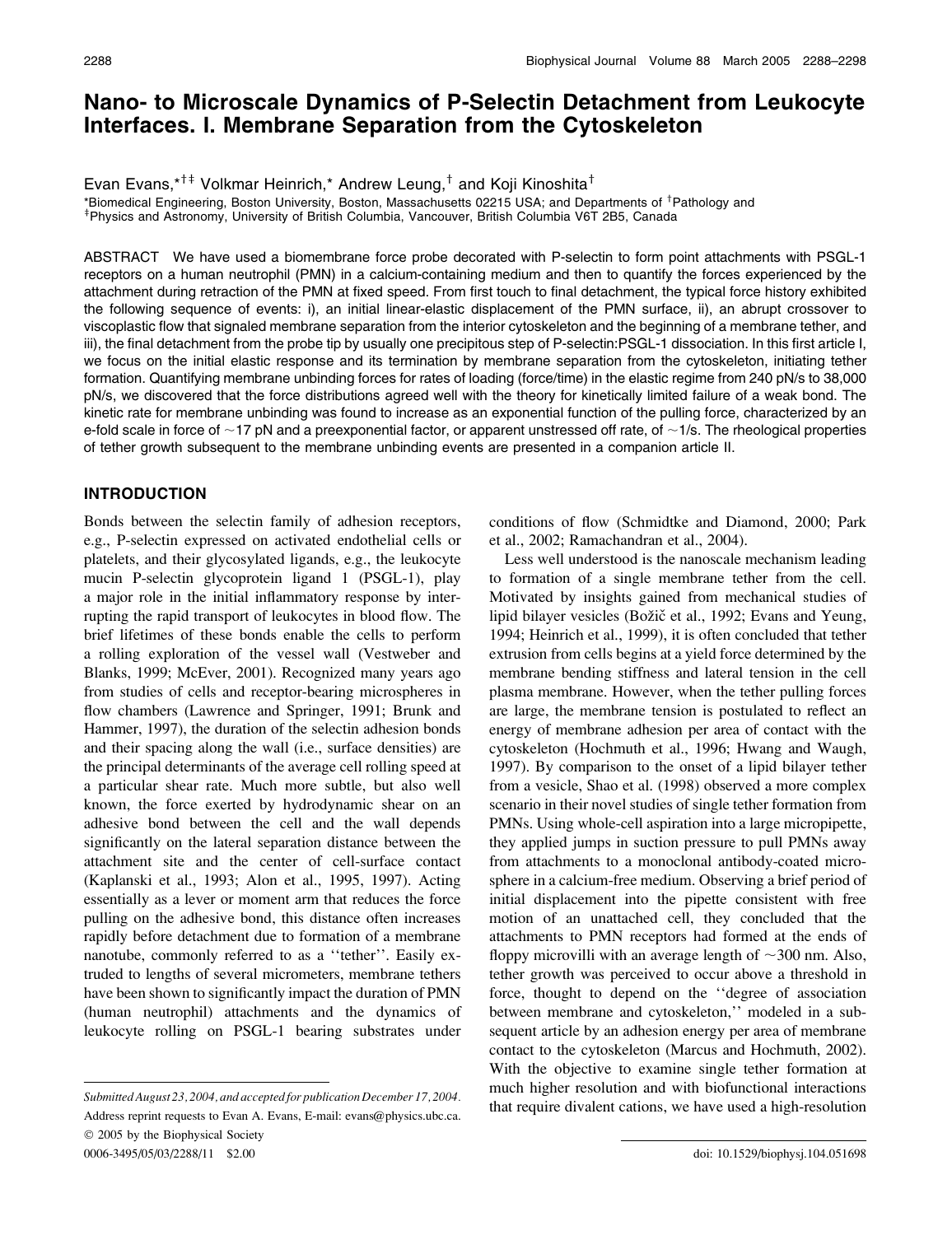biomembrane force probe (BFP) to test P-selectin attachments to PSGL-1 on the PMN surface. In contrast to the earlier results (Shao et al., 1998; Marcus and Hochmuth, 2002), we will show that the onset of tether formation appears to be triggered by a molecular unbinding event within the membrane linkage to the PMN cytoskeleton, and that the separation of the membrane from the cytoskeleton nearly always occurs before P-selectin dissociation from PSGL-1. In the companion article II (Heinrich et al., 2005), we describe and analyze the rheology of the tether growth subsequent to the membrane-unbinding event over a broad range of pulling speeds from 0.4 to 150  $\mu$ m/s. A third article III (King et al., 2005) presents simulations of the adhesive dynamics of a PMN under shear performed by our collaborators using the mechanical properties reported here for cell elasticity and in article II for tether rheology.

#### MATERIALS AND METHODS

### Biomembrane force probe: preparation, assembly, and operation

The methods used in the preparation of red blood cells for BFP force transducers and in the preparation of functionalized glass microspheres for BFP tips have been published previously (e.g., Evans et al., 2001). Briefly summarized, fresh samples of human red cells are collected, washed, and biotinylated by covalently linking an amine-reactive PEG-biotin polymer (NHS-PEG3400-biotin, Shearwater Polymers, Huntsville, AL) to their surface. The biotinylated red cells are then saturated with streptavidin (Sigma, St. Louis, MO) and washed for later assembly with a biotinylated glass bead. For attachment to a streptavidinated red cell as a BFP tip, borosilicate-glass microspheres ( $\sim$ 2  $\mu$ m diameter, Duke Scientific, Palo Alto, CA) are first cleaned in a mixture of ammonium hydroxide, hydrogen peroxide, and water at boiling temperature. After several washes in nanopure water, the glass beads are bound with mercaptosilane groups (mercaptopropyl-trimethoxy silane, United Chemical Technologies, Bristol, PA) and the beads are then baked in a clean drying oven to enhance the covalent attachment. For the experiments reported here, the silanized glass beads were reacted with a 4:1 mixture of maleimide-PEG3400-biotin plus malemeide-PEG3400-NHS (Shearwater Polymers) previously linked through amine reaction via the NHS group to monomeric P-selectin or the Fc-dimeric chimera of P-selectin (Glycotech, Rockville, MD). In the tests of P-selectin attachments to PMNs, a P-selectin decorated glass bead was attached to the red cell transducer by micromanipulation in a microscope chamber containing  $\sim$ 150 mOsm Hepes-buffered saline, pH 7.4, plus 1 mM calcium and 0.5% serum albumin (Hepes-calcium). To probe interactions with the  $\beta_2$ -integrin LFA-1 on PMNs, a soluble Fc-chimera of ICAM-1 (R & D Systems, Minneapolis, MN) was linked to the probe bead via the NHS functional group instead of P-selectin and 2 mM magnesium was used in the buffer instead of calcium. In addition, the PMNs were washed in a EDTA plus EGTA buffer, then washed and resuspended in the magnesium containing buffer for the tests.

Assembly of the BFP requires carefully maneuvering of the biotin- and protein- functionalized microsphere into axisymmetric alignment with the streptavidinated (PEG-biotinylated) red cell transducer, which is held by micropipette suction and pressurized into a spherical shape. Once aligned, the microsphere is pushed against the red cell transducer, forming a strong adhesive contact and producing the BFP assembly shown on the left in Fig. 1. Prevented from adhesion to the glass tube by coating with albumin, and pressurized into a smooth sphere, the membrane tension  $\sigma$  becomes uniform over the entire surface of the red cell transducer. A hypotonic buffer (150 mOsm) is used in the test chamber to swell the red cell, thereby reducing its



FIGURE 1 Video-micrograph of a biomembrane force probe (left) and a PMN leukocyte (right), both held by micropipette suction. Held stationary, the pipette-pressurized red blood cell (outer spherical diameter of  $\sim 6$  $\mu$ m) acted as the BFP force transducer. A P-selectin, and PEG-biotin, functionalized glass bead ( $\sim$ 2  $\mu$ m) was glued to the biotinylated red cell surface via streptavidin bonds as the BFP tip. To form and test P-selectin attachments, the PMN was driven to/from contact with the BFP tip using a closed-loop piezo translator coupled to the PMN-holding pipette.

aspiration length and preventing formation of a membrane crease when pulled tight into the micropipette. From mechanics, the level of tension is readily shown to be proportional to the aspiration pressure  $\Delta p$  and the pipette radius  $R_p$ , with a secondary dependence on the radius  $R_0$  of the outerspherical portion of the cell,

$$
\underline{\sigma} = \frac{1}{2} \frac{R_{\rm p}}{(1 - R_{\rm p}/R_0)} \Delta p. \tag{1}
$$

When extended or compressed along its axis of cylindrical symmetry, the outer portion of the cell deviates from a sphere, and for small displacements, the changes in axial length have been shown to be directly proportional to the axial force (Evans et al., 1995). As such, the red cell capsule behaves like a Hookean spring, and its spring constant  $k_f$  for small deflections is governed mainly by membrane tension,

$$
k_{\rm f} \cong 2\pi \frac{\sigma}{\ln\left[4R_0^2/(R_{\rm p}r_{\rm c})\right]},\tag{2}
$$

but also involves a weak logarithmic dependence on the characteristic dimensions  $(R_0, R_p)$  of the cell and pipette, as well as the radius  $r_c$  of the adhesive contact between the glass bead and cell. Thus, the BFP spring constant can be accurately adjusted over a wide range  $(\sim 0.2 - 2 \text{ pN/mm})$  by simply changing the pinette suction pressure, which has been verified simply changing the pipette suction pressure, which has been verified experimentally (Evans et al., 1995; Simson et al., 1998). Without further calibration, the accuracy is essentially determined to  $\sim$  5–10% (as for membrane tension) by the measurements of the pipette radius and the cell outer dimension. Multiplied by the spring constant  $k_f$ , the displacement of the glass bead along the axis provides the force applied in pulling or pushing on the BFP tip.

To quantify the BFP force, we have developed a high-resolution method of video image analysis for tracking the dark diffraction band at the rear of the glass bead. Incorporated into a complete system, the instrument combines an inverted optical microscope (Carl Zeiss, Thornwood, NY) with fast video image processing using a high-speed digital camera (SensiCam, Cooke, Auburn Hills, MI). Binning and digitizing a set of video lines along the symmetry axis of the probe at a scan rate of 1500/s (50-fold faster than the conventional video framing speed of 30 fps), displacements of the BFP tip and target bead are tracked along the pulling direction at time intervals of  $\sim$ 0.0006 s and at a resolution of  $\sim$  ±5 nm. The BFP tip displacement is multiplied by the spring constant  $k_f$  to give the force at each time. With online feedback control of the linear piezo translator connected to the PMNholding pipette, computer software is used to control the approach of the test surface (here a PMN) to the BFP tip, the impingement force and duration of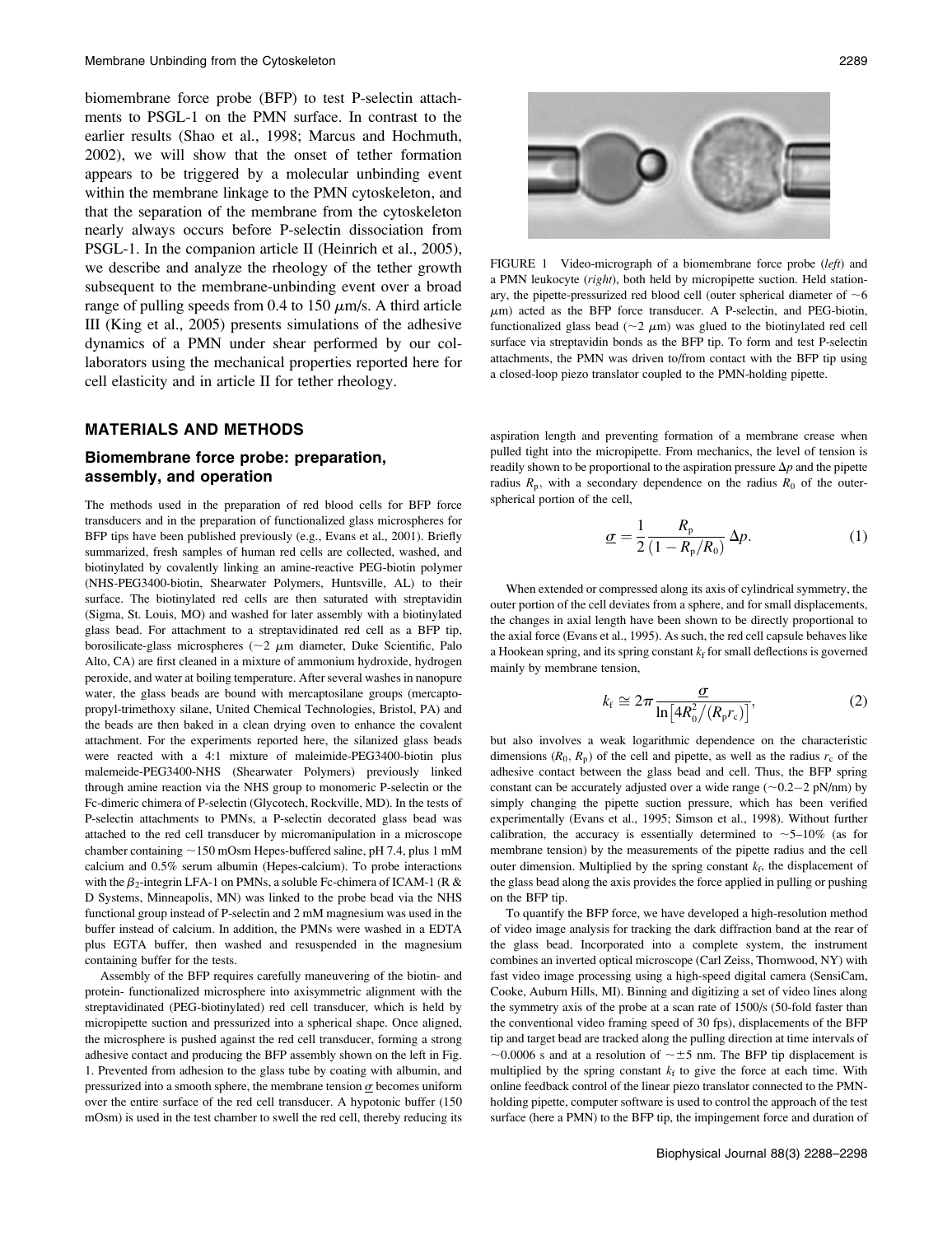the initial touch to the probe, and the retraction speed of the test surface following touch. Under very fast deflections of the BFP transducer, the force reported by the transducer must be corrected for viscous damping. As reported previously (Evans et al., 2001), a constant damping coefficient  $(\zeta_{\text{BFP}} \sim 0.0005 \text{ pN s/mm})$  has been found to characterize the response of the transducer, based on measurements of the viscoelastic recovery at different settings of the BFP spring constant.

#### Testing attachments to native and latrunculin-treated human PMNs

White blood cells were obtained from a small finger prick drop of blood diluted in a large volume of the 150 mOsm Hepes-calcium buffer. In the hypotonic environment, the PMNs first swelled and then, given a few minutes to equilibrate, the cells resumed a size (8.6  $\pm$  0.2  $\mu$ m, in 150 mOsm buffer) very close to that in isotonic buffer (8.3  $\pm$  0.2  $\mu$ m, in 300 mOsm buffer) through osmotic regulation. After preequilibration, and assayed by micropipette aspiration, the PMNs in the hypotonic medium exhibited nearly the same turgor pressure and whole cell deformability, both governed by an apparent cortical tension (0.03  $\pm$  0.006 mN/m, in 150 mOsm buffer + 1 mM calcium), as for PMNs in isotonic conditions (0.02  $\pm$  0.004 mN/m, in 300 mOsm buffer, no calcium). An aliquot of this suspension was deposited into a separate holding chamber and placed on the microscope stage. At the start of each measurement, a PMN was selected by a micropipette, transferred into the adjacent BFP test chamber and held while the BFP was being assembled. Once arranged as shown in Fig. 1, the PMN holding pipette was translated repeatedly to/from BFP contact with better-than nanometer accuracy using a closed-loop piezo actuator (Polytec PI, Auburn, MA). Typically, a new BFP (fresh red cell plus probe bead) was assembled and used with a fresh PMN after a few hundred test cycles. In the course of each experiment, the suction applied to the PMN was kept as low as possible while still maintaining the cell stable throughout the manipulation procedure.

To destabilize the F-actin network, PMNs were preincubated for 15 min in a Hepes buffer that contained  $1 \mu M$  concentration of the cytotoxic drug latrunculin A (Molecular Probes, Eugene, OR). An aliquot of the pretreated cells were then introduced into the microscope holding chamber. Because the effects of latrunculin are reversible, both the holding and test chambers also contained latrunculin A.

# Controls for specific ligand attachment and nonspecific hydrodynamic forces

As the first control for P-selectin specificity, PMNs were tested against P-selectin tips in a calcium-free Hepes buffer that contained 10 mM EDTA. When checked under slow-to-moderate retraction speeds ( $\leq 10 \ \mu m/s$ ), the frequency of PMN attachments fell from levels of  $\sim$ 35–70/100 touches in Hepes-calcium to  $\sim$ 2–4/100 touches in Hepes-EDTA, and the few forces detected in EDTA were very small. As a second control, the P-selectin tip was replaced by an albumin-linked tip and tested against PMNs in Hepescalcium at slow-to-moderate retraction speeds. Here, an even bigger drop was observed in the attachment frequency than in the tests with Hepes plus EDTA. Together, the two controls verified that nearly all attachments in the functional tests with calcium were held by P-selectin bonds. Similar controls were performed to verify specificity between PMNs and probe tips functionalized with ICAM-1.

In regard to nonspecific forces, it is important to note that very fast retraction of PMNs ( $>50 \mu m/s$ ) in the control tests always produced high frequencies of apparent attachments due to a speed-dependent hydrodynamic ''suction'' between the probe tip and the soft PMN surface. This type of nonspecific force is unavoidable when attempting to probe soft cell surfaces at fast loading rates ( $>10^4$  pN/s). The nonspecific suction force arises from the well-known ''Reynolds lubrication'' effect where viscous dissipation dramatically impedes the flow of aqueous fluid into the narrow gap between the cell surface and probe tip. As such, these forces can vary significantly depending on the impingement area, and on the cell-surface deformability and roughness. In the case of pulling PMNs away from nonspecific protein-decorated BFP tips, the magnitude of nonspecific hydrodynamic suction forces was found to become significant when retraction speeds exceeded 25  $\mu$ m/s, contributing forces from 0 to ~15-25<br>nN at 25  $\mu$ m/s and from 0 to ~50, 70 nN at retraction speeds of 150  $\mu$ m/s pN at 25  $\mu$ m/s and from 0 to ~50–70 pN at retraction speeds of 150  $\mu$ m/s. Obtained using albumin and PEG functionalized tips, distributions of these nonspecific forces are compared in Fig. 2 with the range of forces obtained for membrane-cytoskeletal unbinding events at fast speeds. Fortunately, when pulling on the cell at a point, this type of hydrodynamic coupling falls rapidly because local deflection of the cell surface enables the opening of a large initial lubrication gap and quickly allows the cell surface to separate from the probe tip. As illustrated in Fig. 2, the forces characterizing separation of the membrane from the cytoskeleton and the subsequent dynamics of tether formation were well beyond the range of nonspecific forces even at ultrafast separation speeds.

## RESULTS

In testing hundreds of point attachments to nearly 60 different PMNs, we used BFP tips linked with both monomeric P-selectin and a dimeric Fc chimera of P-selectin. Touches to PMNs with these tips produced 30–70% attachments, depending on the concentration and type of P-selectin used in the tip preparation. Qualitatively, the majority of attachments to PMNs with both the mono- and dimeric P-selectin tips exhibited the same type of force history up to final detachment from the tip, appearing to reflect a single molecular site of attachment. Still, because two-thirds of the tests were performed with the Fc chimera of P-selectin and half of these tips had P-selectin concentrations sufficient to



FIGURE 2 Histograms of nonspecific hydrodynamic suction forces (shaded bins) measured when pulling PMNs away at fast speeds following  $\sim$ 10 pN touch to a nonspecific BFP tip. Here, the tip was an albumin and PEG-biotin functionalized glass bead. Frequencies of apparent nonspecific attachments with this tip were  $\leq 2\%$  at pulling speeds  $\leq 10 \ \mu \text{m/s}$ , but rose to ~40% at pulling speeds of 50  $\mu$ m/s and >60% at 150  $\mu$ m/s. Normalized by the frequencies of specific attachment to P-selectin tips, the dashed curves are the force ranges characterizing membrane unbinding from the PMN cytoskeleton at these pulling speeds (taken from Fig. 7).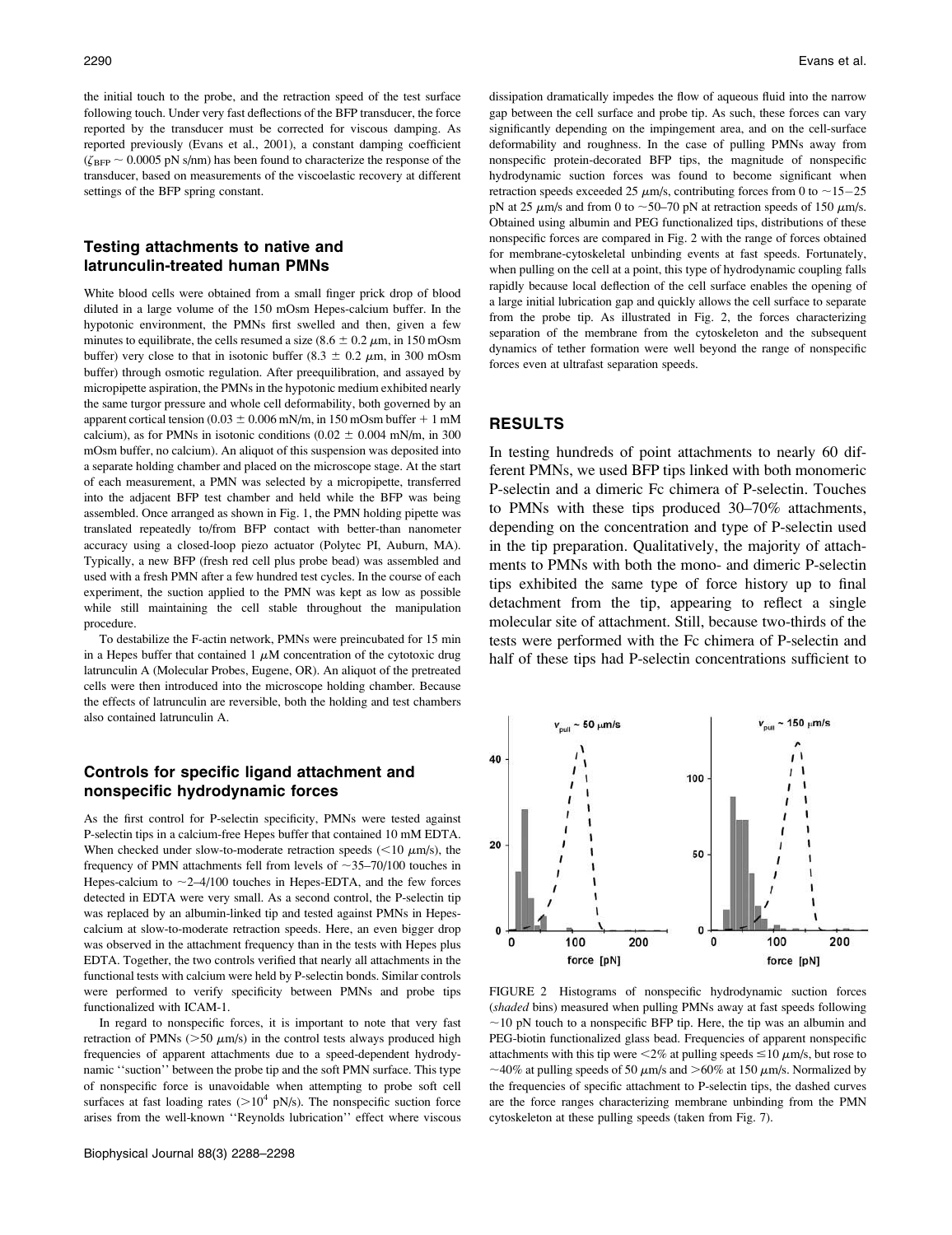produce attachments in 60–70% of touches, a few tests of attachments showed obvious features of multiple-point attachments and multiple steps of P-selectin release as briefly described in article II (Heinrich et al., 2005). Here, we will only consider the large fraction (79%) of tests that appeared to end in a single step of P-selectin:PMN detachment. Thus, we expect the force histories from these tests to primarily represent the responses of attachments to single P-selectin sites on the probe tip.

Fig. 3 presents a schematic of the BFP spring response and the associated PMN deformation that occurred during a typical cycle of approach, impingement (touch) against the P-selectin tip, and retraction at speeds  $\geq 1$   $\mu$ m/s. Fig. 4 shows examples of the force-time plots (histories) obtained while pulling on attachments at slow and fast retraction speeds. As sketched in the lower panels of Fig. 3, tensile loading of the PMN attachment began with a nanoscale elastic extension of the PMN that was interrupted by the onset of membrane tether growth and ended with the recoil of the BFP at the moment of P-selectin release. Demonstrated explicitly in Fig. 4, two regimes of force response appear in the retraction phase, distinguished by the abrupt termination of an initial linear rise in force at a crossover point (labeled  $f_{\otimes}$ ) and followed by a noticeable slowing of the increase in force with approach toward a plateau (labeled  $f_{\infty}$ ). Examining the initial elastic-like regime of PMN extension, we will first determine the loading rate  $r_f$  (force/ time) and the stiffness coefficient  $k_i$  (pN/nm) that characterize the initial cell deformation when pulling on the point attachment. Next, collecting the crossover (yield) forces  $f_{\infty}$ at the termination of the elastic regimes into histograms at the various loading rates  $r_f$ , we will show that the force distributions agree with the probability densities predicted

by the kinetics of a specific molecular failure event occurring under different ramps of force.

## Initial elastic extension of the PMN under a point load

When retracted at a constant speed  $v_{\text{pull}}$ , the total displacement of the PMN was specified by the product of retraction speed and time. This displacement included the extension of the PMN  $(\Delta x_{cell})$  and the deflection of the transducer  $[\Delta x_f = f(t) / k_f]$  produced by the attachment force  $f(t)$ , i.e.,  $v_{\text{pull}} t = \Delta x_{\text{cell}} + \Delta x_{\text{f}}$ . Because the pulling speed and BFP stiffness were fixed, the initial linear rise in force with time revealed that the PMN deformation also increased in linear proportion to force over this period, consistent with an elastic-like response. The elastic stiffness of the initial PMN extension (labeled  $k_i$ ) was derived from the ratio of the nominal force-loading rate,  $r_i^0 = k_f v_{\text{pull}}$ , to the measured<br>loading rate  $r_s = \Delta f / \Delta t$  (slope of the initial regime) using loading rate,  $r_f = \Delta f / \Delta t$  (slope of the initial regime), using the expression,  $k_i = k_f/(r_f^o/r_f - 1)$ , which follows from the stretch of two linear springs in series. The large reduction in stretch of two linear springs in series. The large reduction in loading rate from the nominal value revealed a very soft elastic stiffness for local extension of the PMN under a point load. Cumulated in Fig. 5 A as a function of the rates of initial cell extension,  $\Delta x_i / \Delta t = r_f / k_i$ , the values of PMN stiffness were obtained from analysis of several thousand PMN attachments over a range of pulling speeds from 0.4 to 150  $\mu$ m/s. As seen in Fig. 5 A, the local elastic stiffness seems to depend very weakly on the rate of surface deformation, i.e.,  $\sim (v_{\text{pull}})^{0.07}$ , which was not detected in the limited period of linear cell deformation at each rate. As we discuss later, a likely source for this weak dependence on pulling speed is the slow viscoelastic response of the whole cell body that



FIGURE 3 (Left) Schematic of the PMN approach-touch-retraction to/from the BFP tip accompanied by a point attachment to the P-selectin tip. (Right) Compression and extension of the ''spring'' illustrate the typical BFP response at each step of the test. The adjacent ''material slices'' show the sequence of PMN surface deformations associated with the spring response: i), elastic compression of the cortical cytoskeleton at touch and ii), stretch on retraction; iii), membrane separation from the cytoskeleton and the onset of a membrane tether; and iv), membrane recovery after P-selectin detachment.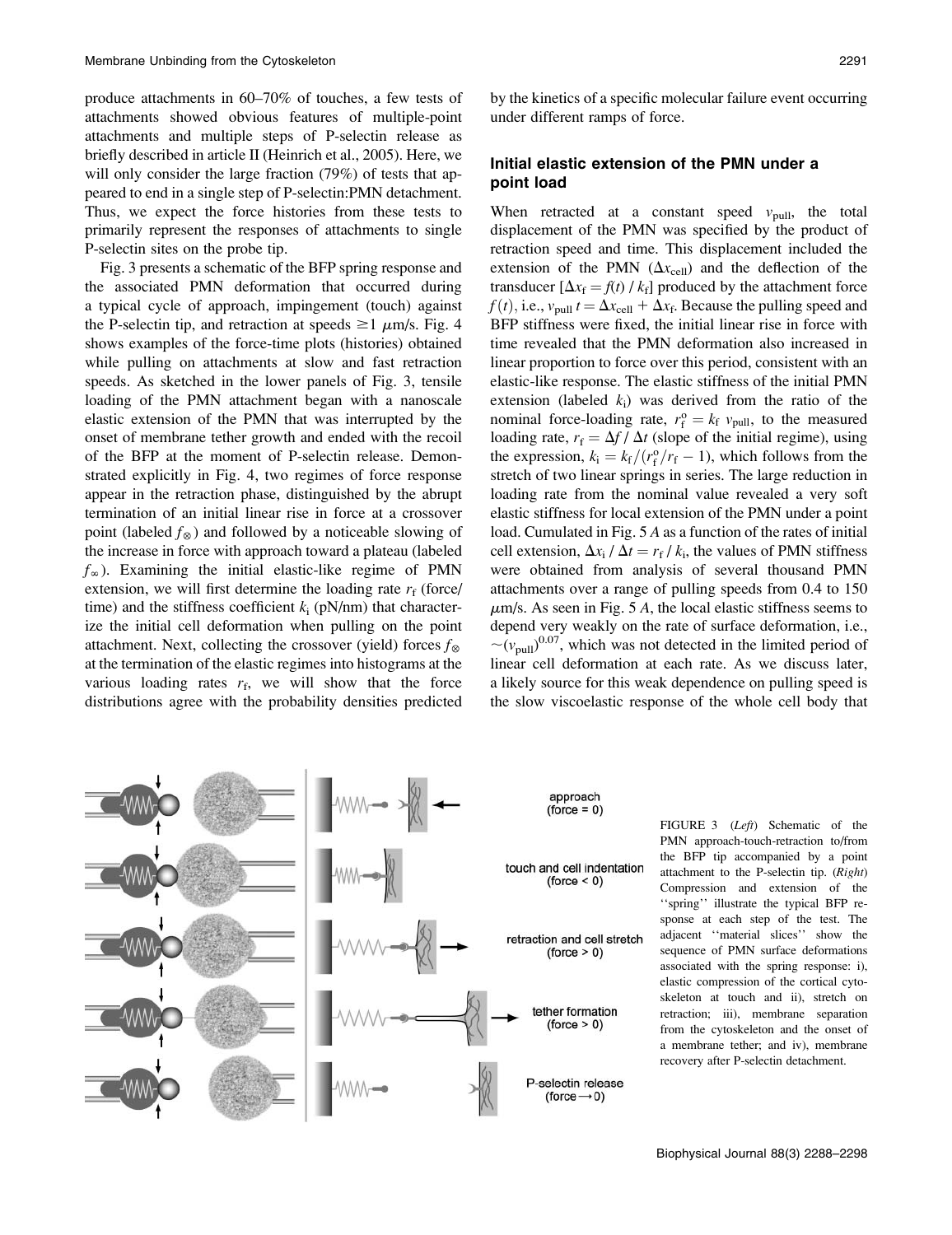

FIGURE 4 Examples of BFP force-time curves obtained over the course of PMN detachment at slow ( $\sim$ 2  $\mu$ m/s) and fast ( $\sim$ 50  $\mu$ m/s) retraction speeds. Controlled by piezo translation of the PMN-holding pipette, the periods of approach, touch, and retraction are noted at the top of the figure. The final precipitous drop in force shows the BFP recoil upon cell-surface detachment from the P-selectin tip. The crossover force  $f_{\otimes}$  marks the abrupt termination of the linear elastic deformation of the PMN surface and the onset of tether flow. Beyond the crossover, the increase in force slows noticeably to approach a speed-dependent plateau  $f_{\infty}$ . (Note that, when compared to the force curve at slow retraction speed, the larger force noise in the force curve at the fast speed stems from a threefold larger value of BFP spring constant.)

accompanies the initial elastic extension but proceeds over much longer time frames  $(\geq 1 \text{ s})$ .

#### Impact of the receptor type on the PMN extension and the crossover to tether formation

To confirm that the initial PMN elasticity was a property of the cell cytoskeleton and independent of the type of adhesion receptor, we also analyzed the local PMN extension obtained by pulling on point attachments to the integrin LFA-1 activated by  $Mg^{2+}$  or  $Mn^{2+}$  using a probe functionalized with recombinant ICAM-1 Fc. The cumulated results for the local PMN stiffnesses obtained by pulling on LFA-1 are included with the results from pulling on PSGL-1 in Fig. 5 A.



The close similarity in local stiffness is also clearly demonstrated by the near-perfect coincidence of two forcetime curves obtained from pulling on PSGL-1 and LFA-1 in separate PMN tests (cf. Fig. 5 B). However, unlike attachments to PSGL-1 on the PMN surface, the ICAM-1 ligand nearly always  $(>\!\!95\%)$  dissociated from the activated integrin before a tether could form. (As an additional comparison, we have included results obtained from pulling on L-selectin with a PSGL-1 functionalized probe in Fig. 5 A.)

## Initial elastic stiffness of the PMN under local compression

Complementary to the extensional stiffness in pulling, we also evaluated the stiffness coefficient for compression of the PMN interface from analysis of the force/indentation response during touch to the BFP tip. Although not analyzed in detail, these results are briefly summarized in Appendix I. The effective compressional stiffness of the PMN in 1 mM  $Mg^{2+}$  was found to be of comparable magnitude ( $k_{\text{comp}} \sim$ 0.2–0.3 pN/nm) to the extensional stiffnesses plotted in Fig. 5 A for pulling at a point. The similarity between elastic stiffness for initial compression or extension is intriguing, although much work would be needed to pin down its mechanical origin. In regard to local elastic stiffness, there are two obvious possibilities to consider. The first is that the stiffness characterizes deflection of a thin tension-bearing interface, following an expression like that for the BFP force constant. Based on aspirations of PMNs into a pipette, it's been known for some time that the large-scale elastic deformations of a PMN seem to be dominated by a cortical tension (Evans and Yeung, 1989). As noted in the Materials and Methods section, this apparent tension is usually small, e.g.,  $\sim 0.03$  mN/m for the experiments here with 1 mM calcium, and is unlikely to be the principal determinant of either local elastic stiffness,  $k_i$  or  $k_{\text{comp}}$ . On the other hand,  $k_i$ and  $k_{\text{comp}}$  could reflect bending rigidity of the cortex. In order for the stiffnesses in compression and extension to be

> FIGURE 5 (A) Stiffnesses  $k_i$  for the initial elasticlike extension of PMNs measured under point loading over a range of pulling speeds from 0.4 to 150  $\mu$ m/s. The results are plotted as a function of the rates of PMN-surface extension,  $\Delta x_i / \Delta t$ . Shown along with the results for P-selectin attachments (solid squares bracketed by  $\pm$  SD) are values for the mean stiffness measured under point loading of ICAM-1 attachments to LFA-1 integrin in  $Mg^{2+}$  (open triangles; K. Kinoshita, A. Leung, V. Heinrich, S. Simon, and E. Evans, unpublished data) and values for point loading of PSGL-1 attachments to L-selectin (open circles). (B) Force-time curves obtained by pulling on attachments to PSGL-1 on a PMN in  $Ca^{2+}$  (gray open circles) and to LFA-1 on a PMN in  $Mg^{2+}$  (black solid line) using

identical pulling speeds of  $2 \mu m/s$  and BFP spring constants of 0.5 pN/nm. Although both types of attachments exhibit the same initial linear deformation of the PMN surface, pulling on ICAM-1 ended with abrupt dissociation from the integrin and no tether formation.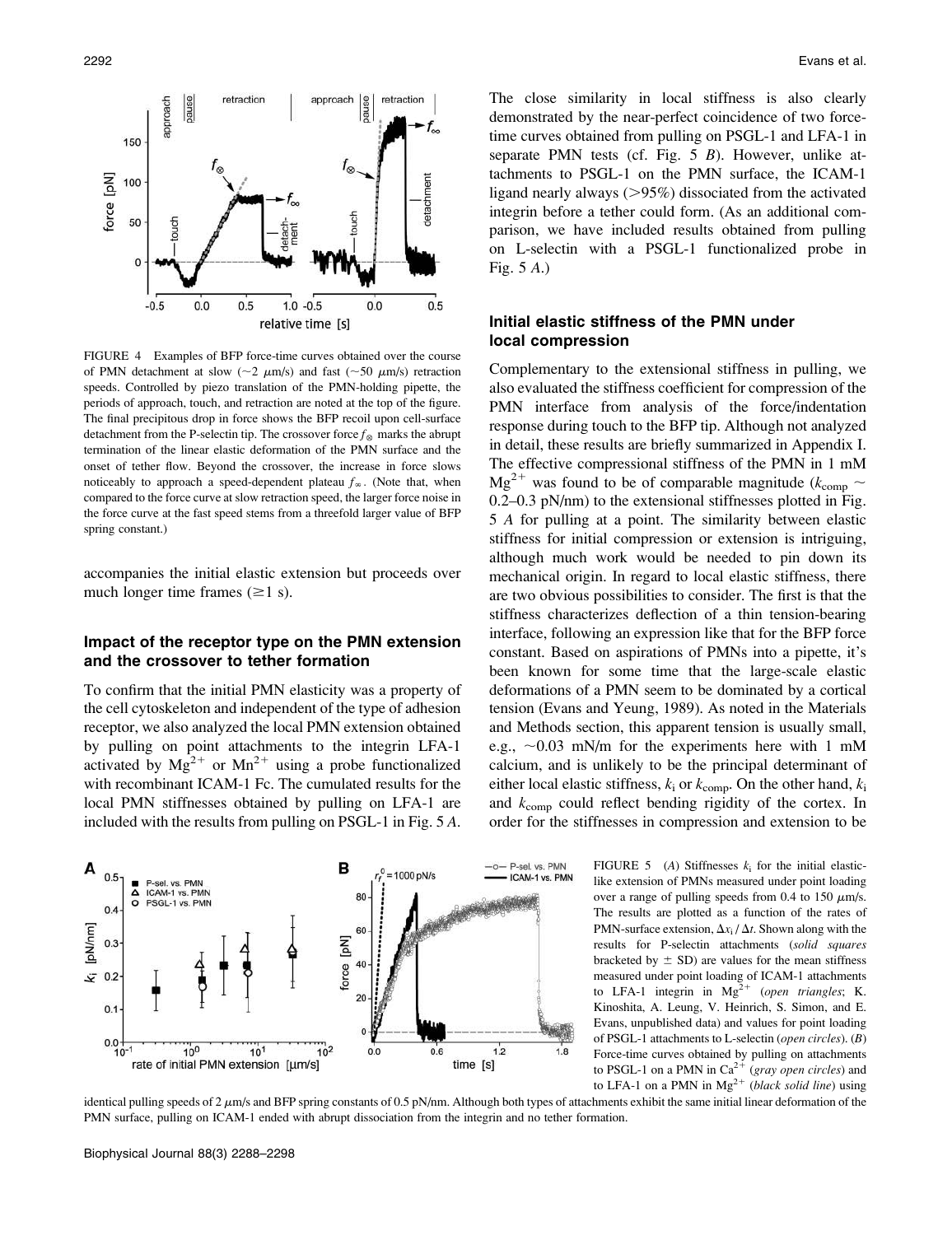comparable, we know from the mechanics of shells (Landau and Lifshitz, 1986) that the rigidity constant  $k_{\text{bend}}$  would have to exceed the product of the indentation or pulling force f and the dimension scale  $d_c$  over which the force is applied, more specifically given by the inequality,  $k_{\text{bend}} > f d_c/2\pi$ . If so, there would be little difference between the elastic response for pulling at a point or for indenting over a small area of bead contact. Based on the data for PMN compression, the bending rigidity  $k_{\text{bend}}$  would need to be  $\sim$  10 pN  $\mu$ m or greater to account for both  $k_i$  and  $k_{comp}$ . This level of bending rigidity would be equivalent to a small Young's modulus of  $\sim 10^2$  N/m<sup>2</sup>, assuming a 1- $\mu$ m-thick cortex. Interestingly, the shear modulus measured for F-actin is of comparable magnitude at concentrations likely to exist in the PMN cortex (Janmey et al., 1988, 1991).

## Impact of latrunculin on the PMN elastic extension and crossover to tether formation

The abrupt transition between an initial elastic-like displacement and the onset of plastic-like flow at the crossover force  $f_{\otimes}$  signaled separation of the membrane from the interior cytostructure. To test the impact of cytoskeletal cohesion on this separation force, we examined P-selectin attachments to PMNs in Hepes-calcium containing 1  $\mu$ M of the cytotoxic drug latrunculin A, which is known to bind actin monomers and inhibit F-actin polymerization. As demonstrated in Fig. 6, treatment with latrunculin produced a dramatic reduction in the force for membrane separation, and the plastic regime of tether formation seemed to begin almost immediately under tensile loading. Thus, the existence of an elastic-like



FIGURE 6 Comparison of force-time curves obtained from pulling on a P-selectin attachment to a PMN in Hepes-calcium buffer (solid squares) and from pulling on two different P-selectin attachments to a PMN in the same buffer containing 1  $\mu$ M latrunculin A (solid and open circles). In the presence of latrunculin, the initial linear elastic deformation of the PMN disappeared and the plastic process of tether growth seemed to begin near zero force. Both tests were performed at the same nominal loading rate of  $r_f^{\text{o}} = 5000 \text{ pN/s}$  and pulling speed of 10  $\mu$ m/s.

regime, and the large force needed for membrane separation from the cytoskeleton, required an intact F-actin network.

## Kinetically limited failure of the membrane linkage to the PMN cytoskeleton

Given the high probability of a single PSGL-1 attachment site, it seemed likely that the abrupt termination of the elastic-like regime at the force  $f_{\otimes}$  originated from a molecular unbinding event within the membrane-cytoskeletal linkage local to the PSGL-1 receptor and that this failure event enabled membrane separation. To examine this hypothesis, we collected the crossover forces for membrane separation from thousands of tests at pulling speeds from 0.4 to 150  $\mu$ m/s, establishing histograms over a 200-fold range of initial elastic loading rates  $r_f$  from 200 pN/s to 40,000 pN/s. Examples of the force histograms are shown in Fig. 7 A for four pulling speeds between 2 and 150  $\mu$ m/s. Summarizing all of the data, the mean yield forces  $(\pm SD)$  are plotted in Fig. 7 B as a function of the logarithm of the mean loading rates  $r_f$  ( $\pm$  SD) measured in the elastic regimes. The statistics of membrane separation forces as a function of loading rates provide the basis for comparison to a simple kinetic model for dynamic failure of a weak chemical bond.

The model for bond rupture is based on the physical idealization that the application of a tensile force to a bond dramatically increases the off rate (failure rate) by lowering the free energy barrier impeding bond dissociation. Assuming that passage of the barrier contributes a fixed length  $x_{\beta}$  in the direction of force, the consequence of pulling on a bond is a failure rate that increases exponentially with force,  $k_{\text{unbind}}(f) \approx (1/t_0) \exp(f/f_\beta)$ , following the original postulate by Bell (1978). The e-fold scale  $f_\beta$  is the level of force needed to lower the free energy barrier by one unit of thermal energy, i.e.,  $f_\beta = k_B T / x_\beta$ . Under conditions of steady loading ( $r_f$  = constant) as over the initial elastic regime of PMN extension, the distributions of unbinding forces are predicted to exhibit identical shapes at all loading rates while shifting progressively to higher forces in proportion to the logarithm of loading rate (Evans and Ritchie, 1997; Evans and Williams, 2002). The generic function,  $p(y) \sim \exp[y - \exp(y)]$  specifies the force distribution  $p(f)$  at each loading  $exp(y)$ , specifies the force distribution  $p(f)$  at each loading rate  $r_f$  through the parameterization given by,  $y = f/f_\beta - \ln(r_s t/f_0)$ . Thus the crucial indicator for kinetically limited  $ln(r_f t_o / f_\beta)$ . Thus, the crucial indicator for kinetically limited failure of a single bond is agreement between the histograms of rupture forces measured over a large span in loading rate and the probability density distributions computed with a common set of the bond kinetic parameters,  $f_\beta$ ,  $t_o$ .

Revealing the key dynamic feature of this model for bond rupture, the forces at failure should increase in proportion to the logarithm of the applied loading rate, as given by the most frequent rupture force,  $f^* = f_\beta \ln(r_f t_o / f_\beta)$ . This simple expression provides the starting point for analysis of the data, after which the probability distributions are readily computed. Thus, we begin by examining the plot of mean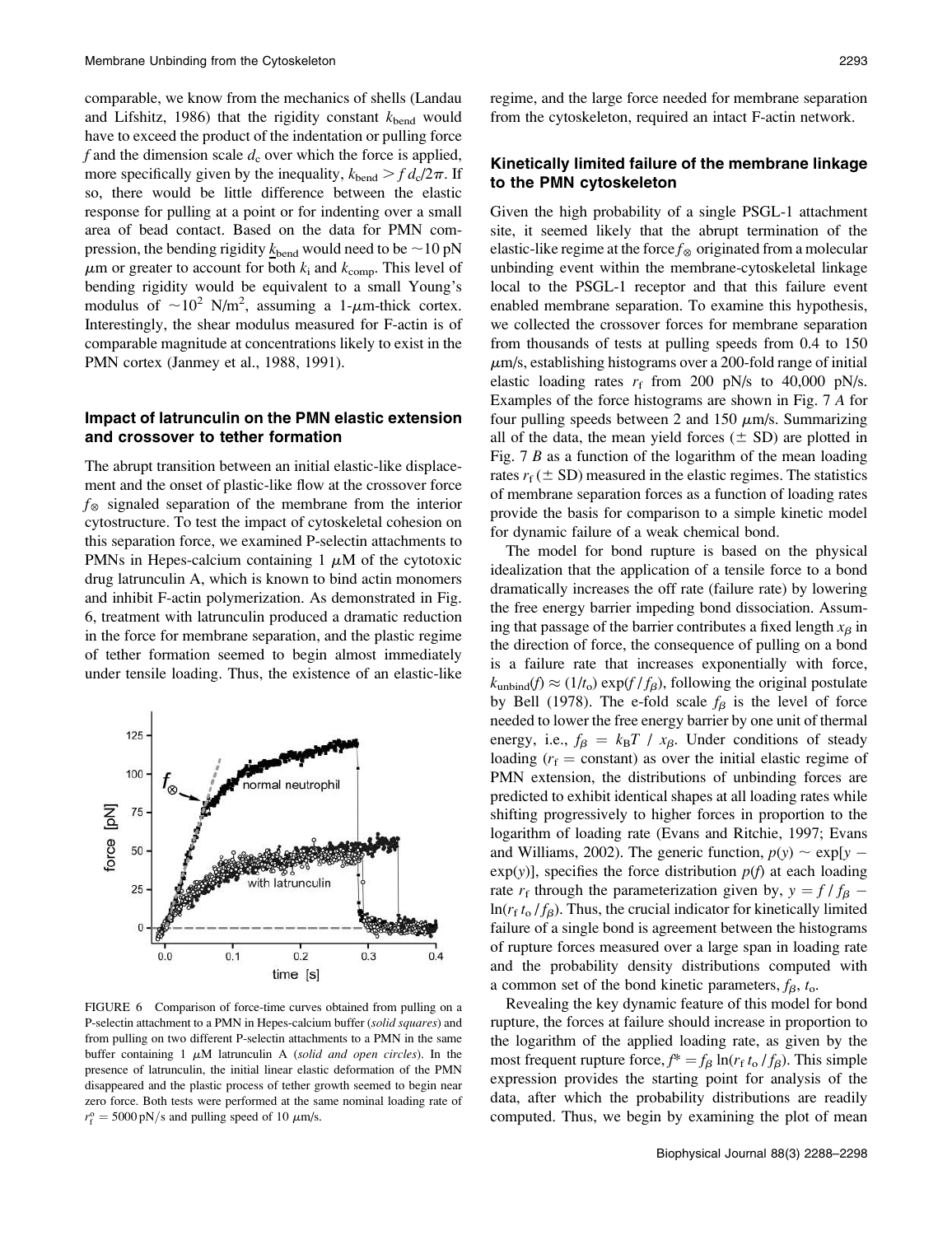A

 $\overline{20}$ 

40

20

 $= 242 + 69$  pN/s

100

unbinding force

100

unbinding force [pN]

 $\langle r \rangle$  = 14560 + 3699 pN/s

200

 $\textsf{[pN]}$ 

200

 $\overline{2}$ 

 $10$ 

38182 ± 13566 pN/s

100

unbinding force [pN]

200

50

 $\mathbf 0$ 

 $10<sup>1</sup>$ 



 $10<sup>3</sup>$ 

 $r_{\rm f}$  [pN/s]

 $10^5$ 

cell cytostructure. Obtained from the linear fits to initial elastic regimes at four pulling speeds from 2 to 150  $\mu$ m/s, the mean loading rates  $r_f$  ( $\pm$  SD) are given at the top of each histogram for each pulling speed. Superposed on the distributions are the probability densities (solid curves) modeled by the theory for kinetically limited failure of a single bond, given a failure rate that increases exponentially with pulling force according to the relation,  $k_{\text{unbind}}(f) \approx (0.7–1)$ 1.7/s)  $\exp(f / 17 \text{ pN})$ . (*B*) The mean values (solid squares,  $\pm$  SD) of membrane unbinding force measured at pulling speeds from 2 to 150  $\mu$ m/s are plotted versus the logarithms of the mean loading rates  $(\pm S)$  to demonstrate the full range of experimental data. The slope of the dashedline fit (17 pN) was used to define the force scale for exponentiation of the failure rate.

forces as a function of the logarithm of the mean loading rates  $r_f$  in Fig. 7 B. As shown by the linear regression in Fig. 7 B, the forces increase steadily as expected for kinetically limited failure, with the slope indicating a thermal force scale of  $f_\beta \approx 17 \pm 1$  pN. (Note that, at force levels above twice the thermal scale  $f_{\beta}$ , the means of force distributions closely follow a linear dependence on the logarithm of loading rate. However, due to the asymmetric shape of the generic distribution, the mean values are given by  $\langle f \rangle \approx f_B \ln(0.56 r_f)$  $t_0$  / $f_\beta$ )). To verify the kinetically limited behavior implied by the dashed line in Fig. 7 B, we fixed the force scale at  $f_B = 17$ pN and matched the theoretical probability distribution to the force histogram at each loading rate, treating the unstressed failure rate  $1/t_0$  as a fitting parameter to account for the significant cell-to-cell variations in the loading rate. As demonstrated by the examples in Fig. 7 A, the theoretical distributions were found to closely match the histograms at all loading rates, restricting the unstressed failure rates to a narrow range,  $1/t_0 = 0.7 - 1.7/s$ . The small wings of forces beyond the predicted distributions in Fig. 7 A can be accounted for by assuming a few  $(<20\%)$  double linkages to the cytoskeleton. Hence, the analysis of the distributions of forces for membrane separation implies that the strength of the membrane linkage to the cell cytostructure is regulated by a weak chemical bond whose rate of failure increases exponentially under force as described by,  $k_{\text{unbind}}(f) \approx (0.7–1)$ 1.7/s)  $exp(f / 17 pN)$ .

## CONCLUSIONS

Retracting PMNs at speeds between  $1-150 \mu m/s$  from point attachments to a BFP decorated with P-selectin, we have observed a common force response, characterized by two

distinct regimes of PMN material behavior. In the first regime, the force increased linearly with time, indicating an initial elastic deformation of the cell. Then, an abrupt drop in the rate of force increase marked the end of the elastic regime and signaled the crossover to a second viscous-like regime where membrane tether flow ensued. Measuring the forces and displacements at high resolution, we found that the linear elastic response to a positive-tensile load on the P-selectin attachment covered distances up to 200–500 nm, yielding a stiffness coefficient between 0.2 and 0.3 pN/nm. However, we failed to detect the long ''natural'' microvillus length reported by Shao et al. (1998). Sensing contact to the PMN surface at forces of  $\sim$ 1 pN, our measurements show that the soft roughness of the PMN interface seems not to extend beyond 10 nm. On the other hand, as demonstrated in Appendix II, the initial elastic PMN deformations measured here would appear as the same ''free motion'' displacement attributed to a natural microvillus length in the whole-cell aspiration experiments of Shao et al. (1998). Also demonstrated in Appendix II, the large apparent stretch of microvilli described in Shao et al. (1998) seems most likely to have arisen from a slow viscous elongation of the cell body on a longer timescale of  $\sim$ 1 s. Only significant well beyond the onset of tether formation, the cell-body extension was not quantified in our experiments, but we show that this slow elongation can account for the weak apparent dependence of the initial elastic stiffness on pulling speed seen in Fig. 5 A. Separation of the membrane from the cell cytostructure triggered tether formation, nearly always preceding dissociation of the P-selectin adhesive bond. As we demonstrate in article II (Heinrich et al., 2005), membrane separation from the cytoskeleton seemed to act like a mechanical fuse limiting the force, enabling a longer duration of attachment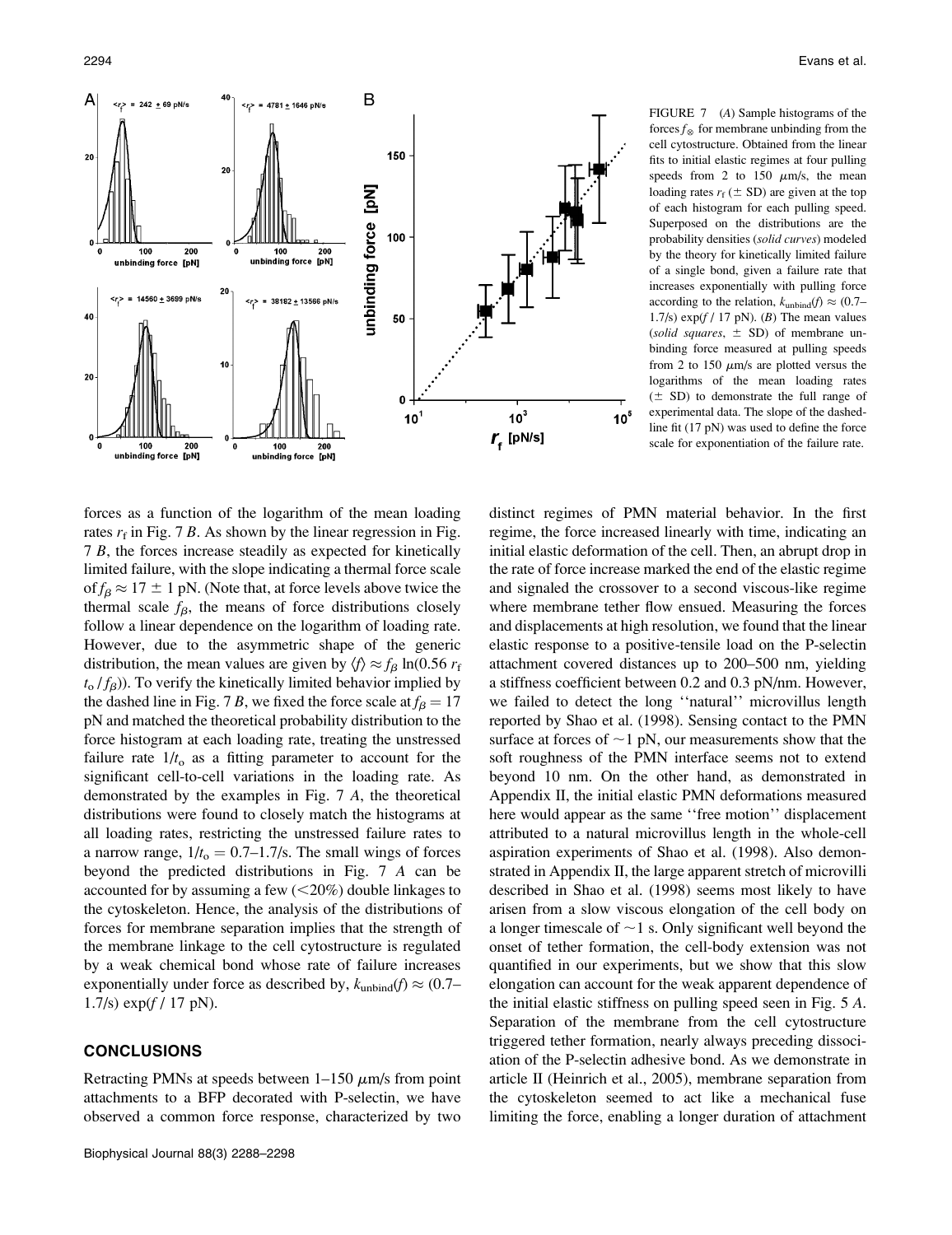to a PMN. By comparison, pulling on ICAM-1 attachments to LFA-1 nearly always resulted in ICAM-1 release from the integrin before a tether could form. Treating the PMNs with latrunculin A seemed to eliminate the elastic regime and enabled tether initiation close to zero force.

Analyzing the histograms of forces characterizing membrane separation from the cytoskeleton, we have shown that the distributions agree with the kinetic model for failure of a single molecular bond, where the kinetic rate of failure increases as an exponential function of the force. From correlation of the single-bond model to the force histograms obtained at all pulling speeds, we find that the kinetic rate for membrane unbinding from the cytoskeleton is characterized by an apparent unstressed prefactor of  $\sim 0.7-1.7$ /s, from<br>which the rate rises exponentially with pulling force on which the rate rises exponentially with pulling force on a scale of  $\sim$ 17  $\pm$  1 pN (equivalent to gaining a length of  $\sim$ 0.24 nm at bond dissociation). Both the elastic regime, and the membrane anchoring force, appeared to vanish in the presence of latrunculin A, demonstrating that the strength of the membrane linkage to the cell cytostructure requires an intact network of F-actin. In the case of attachments to PSGL-1, there seem to be two likely candidates for a locus of failure in the membrane linkage to the cytoskeleton. The first would be somewhere in the nearby F-actin network, and the other would be in the complex of ERM (ezrin/radixin/ moesin) proteins required for linkage of PSGL-1 tail domains to F-actin (Mangeat et al., 1999; Urzainqui et al., 2002; Serrador et al., 2002; Snapp et al., 2002). Less obvious, other specific molecular interactions between the membrane and cytoskeleton could be involved. However, it is very unlikely that a multiplicity of interactions could produce the clear signature of single-bond kinetics seen in Fig. 7. Using cell transfectants with strategic receptor tailsplice variants or knock outs of specific actin binding proteins, the high-resolution technique reported here can provide a powerful quantitative method to explore the chemical factors governing linkage of PSGL-1 and other transmembrane receptors to the cell cytoskeleton.

# APPENDIX I: ELASTIC STIFFNESS FOR PMN INDENTATION

Before testing P-selectin attachments to PMNs under steady speed retraction, we first used the BFP with a nonspecific tip to evaluate the mechanical resistance to indentation or ''flattening'' of the cell in calciumfree media. The first experiments were performed in Hepes buffer without calcium so that the cells could be probed many times without forming pseudopodia. Several cells were tested and each was indented many times through repeated cycles of PMN touch to the BFP. The results are shown in Fig. A1 (left). The first tests of PMN indentation were performed using large probe tips of 3.5  $\pm$  0.05  $\mu$ m diameter and are labeled in Fig. A1 (*left*) according to the particular cycle (e.g., cycle  $5 =$  force/indentation for the fifth touch). A common linear resistance to compression was found for the initial phase of indentation in all cycles of touch to a PMN surface, yielding a stiffness coefficient,  $k_{\text{comm}} \approx 0.147 \text{ pN/nm}$  (linear regression shown in Fig. A1). The surprising outcome in the absence of divalent cations was that repeated touches to the cells led to a progressive stiffening in the cell cortex.



FIGURE A1 PMN surface indentation in the absence of divalent cations. (Left) Data of force versus indentation distance measured with large diameter probe tips,  $3.5 \pm 0.05 \mu$ m. (*Right*) Data of force versus indentation distance measured with small diameter probe tips,  $2.3 \pm 0.08 \mu$ m. The mean stiffnesses derived for indentation of the PMN interface are  $k_{\text{comp}} = 0.15$  and 0.16 pN/nm respectively. The double-ended arrows in the right figure illustrate the expected resolution in force set by a probe spring constant of 0.5 pN/nm and  $\sim \pm 5$  nm errors in the tracking of bead displacements.

Revealed by the marked upward shift in slope after some compression distance, the cortical stiffening reached a maximum after  $\sim$  50 indentations. Within the measurement error, the linear resistance to PMN compression appeared to commence at contact. Similarly, although covering a smaller range of compression at lower levels of force, the results for indentation with smaller tips of 2.3  $\pm$  0.08  $\mu$ m diameter (shown in Fig. A1, *right*) gave nearly the same stiffness coefficient,  $k_{\text{comp}} \approx 0.16 \text{ pN/nm}$ . The fluctuations seen in the compression measurements with both tip sizes were consistent with the expected resolution in force set by a probe spring constant of 0.5 pN/nm and  $\sim \pm 5$  nm errors in tracking bead displacements. By comparison, Fig. A2 presents the results for PMN indentation obtained at touch with an ICAM-1 functionalized probe ( $\sim$ 2.3- $\mu$ m tip) in Hepes buffer plus 2 mM Mg<sup>2+</sup>. Here, the linear regression gave a slightly larger stiffness coefficient,  $k_{\text{comp}} \approx 0.19$ pN/nm.

# APPENDIX II: THE INITIAL PMN ELASTIC EXTENSION PLUS SLOW CELL BODY ELONGATION

Shao et al. (1998) employed whole-cell aspiration into a large micropipette to pull PMNs away from attachments to a monoclonal antibody-coated microsphere. With the cell moving freely in the bore of the large pipette, a positive pressure was first applied to initiate PMN contact and then a quick switch to negative pressure was used to pull the cell away. After the switch to negative pressure, a brief period of initial displacement was observed seeming to track the free motion of an unattached cell in the pipette. Then, the cell displacement began to slow and depart from the free motion trajectory, indicating the buildup of an attachment force. We have replotted the sample data from Shao et al. (1998) in Fig. A3 (left and right). The dotted lines in the figure show the trajectories for free motion of an unattached cell at two suction forces,  $\sim$ 34 pN (*left*) and  $\sim$ 68 pN (*right*). The free motion velocity is directly proportional to the suction force, implying a constant viscous drag coefficient ( $\zeta_{drag} \approx 0.008$  pN s/nm) for the cell movement inside the pipette. The data for positions of the cell lead edge at the lower suction force (Fig. A3, left, open circles) follow the free motion trajectory up to  $\sim$ 300 nm and then exhibit a slow viscoelastic approach to a stationary length of 1  $\mu$ m. By comparison, the data for the higher suction force (Fig.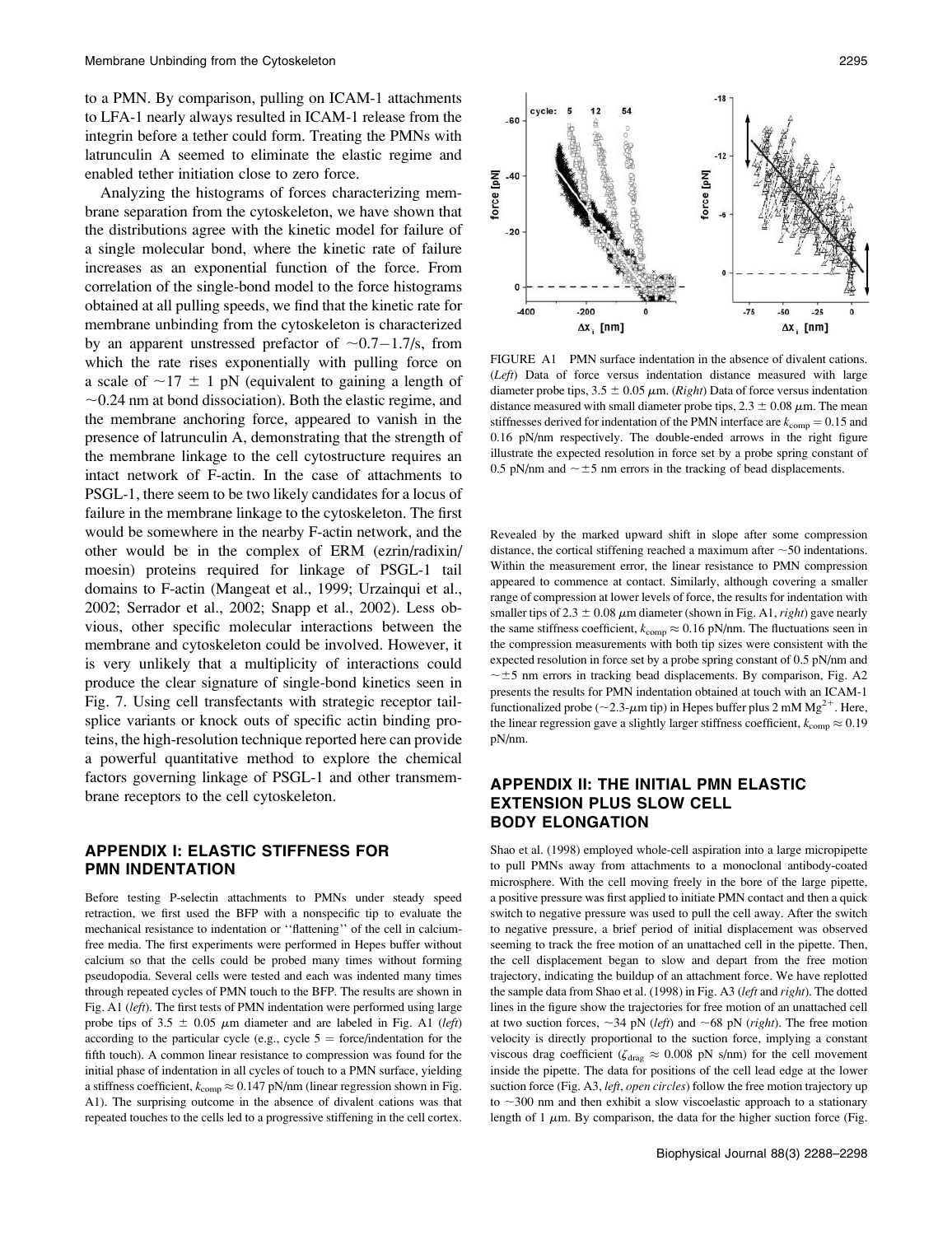

FIGURE A2 Data of force versus PMN indentation distance measured in 2 mM  $Mg^{2+}$  during touch to a small diameter probe tip,  $\sim$ 2.3  $\mu$ m. The indentation stiffness is slightly greater for PMNs in buffer with divalent cations,  $k_{\text{comp}} = 0.19 \text{ pN/mm}$ . The double-ended arrows illustrate the expected resolution in force set by a probe spring constant of 0.5 pN/nm and  $\sim$  ±5 nm errors in the tracking of bead displacements.

A3, right, open circles) show an abrupt departure from the free motion trajectory, also at  $\sim$ 300 nm, followed by steady growth of a tether. Finding similar values for the initial free motion displacement, nearly independent of suction force, Shao et al. (1998) concluded that the attachments were formed at the ends of floppy microvilli with "natural" lengths of  $\sim$ 300 nm. However, we will show next that our measurements of initial elastic PMN deformation are completely consistent with their observations of the apparent ''free motion'' displacement.

Up to the time of membrane separation and onset of tether flow, we will use a simple model similar to that by Shao et al. (1998) to describe cell deformation. However, we will replace the postulated natural microvillus length by the initial elastic response  $\Delta x_i$  local to the point of contact and the slow viscoelastic elongation postulated to be stretch of the microvillus by a slow cell body  $\Delta D_{PMN}$  (*t*) response. Thus, the total displacement is described by,  $\Delta D(t) = \Delta x_i$  (t) +  $\Delta D_{PMN}$  (t). The only subtlety is that the initial elastic response to switching the suction force will be impeded by drag of the cell on the pipette wall. This retardation results in a fast viscoelastic deformation, i.e.,  $\Delta x_i(t) = (f/k_i) [1 - \exp(-t/t_\zeta)]$ , with a small time constant

defined by  $t_{drag} = \zeta_{drag} / k_i$ . Thus, the total displacement is approximated as a sum of two viscoelastic responses,

$$
\Delta D(t) = (f/k_{\rm i})[1 - \exp(-t/t_{\rm drag})] + (f/k_{\rm D})[1 - \exp(-t/t_{\rm D})],
$$

where  $k_D$  and  $t_D$  are the viscoelastic parameters that describe the slow elongation response of the cell body. (The slow cell body relaxation to extensional deformations is well known for PMNs and exhibits time constants similar to  $t_D$ ; see description and references in Evans and Yeung (1989)). Taking a value for initial elastic stiffness of  $k_i \approx 0.2$  pN/nm and the drag coefficient determined from free motion velocity/force ( $\zeta_{drag} \approx 0.008$ pN s/nm), the time constant for initial elastic deformation would be,  $t_{drag} \approx$ 0.04 s. Based on the parameters,  $k_i$  and  $t_{drag}$ , the solid curve in Fig. A3 (left) was fit to the data of Shao et al. (1998), giving an apparent cell-body elastic stiffness  $k_D \sim 0.04$  pN/nm and a response time  $t_D \sim 0.5$  s. These values are consistent with the values of elasticity (0.043 pN/nm) and characteristic time  $(0.77 \pm 0.35 \text{ s})$  attributed to the stretch response of microvilli in Shao et al. (1998). Modeling the deformation with the same parameters  $(k_i, t_{drag}, k_D, t_D)$ up to the point of membrane separation, we see by the solid curve plotted in Fig. A3 (right) that the apparent free motion before the onset of tether flow at a force of 68 pN closely agrees with the predicted initial elastic deflection. Clearly, the initial elastic deformation measured in our experiments would lead to a rapid displacement like a constant natural microvillus length when a PMN is first aspirated inside a large pipette while attached at a point, until interrupted by tether formation.

As noted in the text, the slow cell-body extension was not explicitly measured in our experiments. However, we can easily estimate how this added extension affects the apparent value of initial elastic stiffness. In this case, we use the same model of two viscoelastic components in series but with the total elastic deformation growing steadily in time proportional to the pulling speed, i.e.  $\Delta D(t) = v_{\text{pull}} t$ . In this case, the damping coefficient for retardation of the initial elastic deformation is the small BFP damping factor,  $\zeta_{\rm BFP} \approx 0.0005$  pN s/nm. Likewise, an effective elastic stiffness  $k_{\rm eff}$  is needed to characterize the BFP stiffness  $k_f$  in series with the initial elastic stiffness, i.e.,  $k_{\text{eff}} = k_i / (1 + k_i / k_f)$ . This effective stiffness and damping define the time constant for initial elastic deformation,  $t_i = \zeta_{\text{BFP}} / k_{\text{eff}}$ , where the combined elastic deformation is,  $x_e = f(1/k_i + 1/k_f)$ . Thus, the dynamic force in each viscoelastic component is equal and defined by,

$$
f(t) = k_{\text{eff}}[x_{\text{e}}(t) + t_{\text{i}}dx_{\text{e}}/dt] = k_{\text{D}}[\Delta D_{\text{PMN}}(t) + t_{\text{D}} d\Delta D_{\text{PMN}}/dt].
$$

Using the kinematic requirement that  $\Delta D_{PMM}$  (t) =  $v_{pull} t - x_e(t)$ , the solution<br>of a single first order differential equation predicts the electic deformation of a single first-order differential equation predicts the elastic deformation  $x<sub>e</sub>(t)$  and, thereby, the force is found to be,



FIGURE A3 Reproduced from Shao et al. (1998), data for PMN displacements inside a large micropipette are shown as a function of time after two different jumps in suction pressure while attached at a point to an antibody-coated bead. Illustrated by dotted lines, the unattached free motion of the cell is characterized by a velocity directly proportional to the suction force, divided by a constant viscous drag coefficient ( $\zeta_{drag} \approx 0.008$  pN s/nm). Open circles show the time-dependent advance measured for the cell leading edge, at left pulled by the low suction

force (34 pN) and at right pulled by a high suction force (68 pN). With the fast initial deformation response defined by the parameters,  $k_i \approx 0.2$  pN/nm and  $t_{\text{drag}}$  $\approx 0.04$  s, the solid curve in the left panel was the fit to the data based on coupling of the fast response to an apparent slow cell-body elongation described by an elastic stiffness  $k_D \sim 0.04$  pN/nm and a response time  $t_D \sim 0.5$  s, which are consistent with the values in Shao et al. (1998). Modeling deformation with the same parameters  $(k_i, t_{drag}, k_D, t_D)$ , the solid curve in the right panel predicts the cell displacement up to the time of membrane separation from the cytoskeleton at  $\sim$  68 pN, followed by tether flow at constant speed.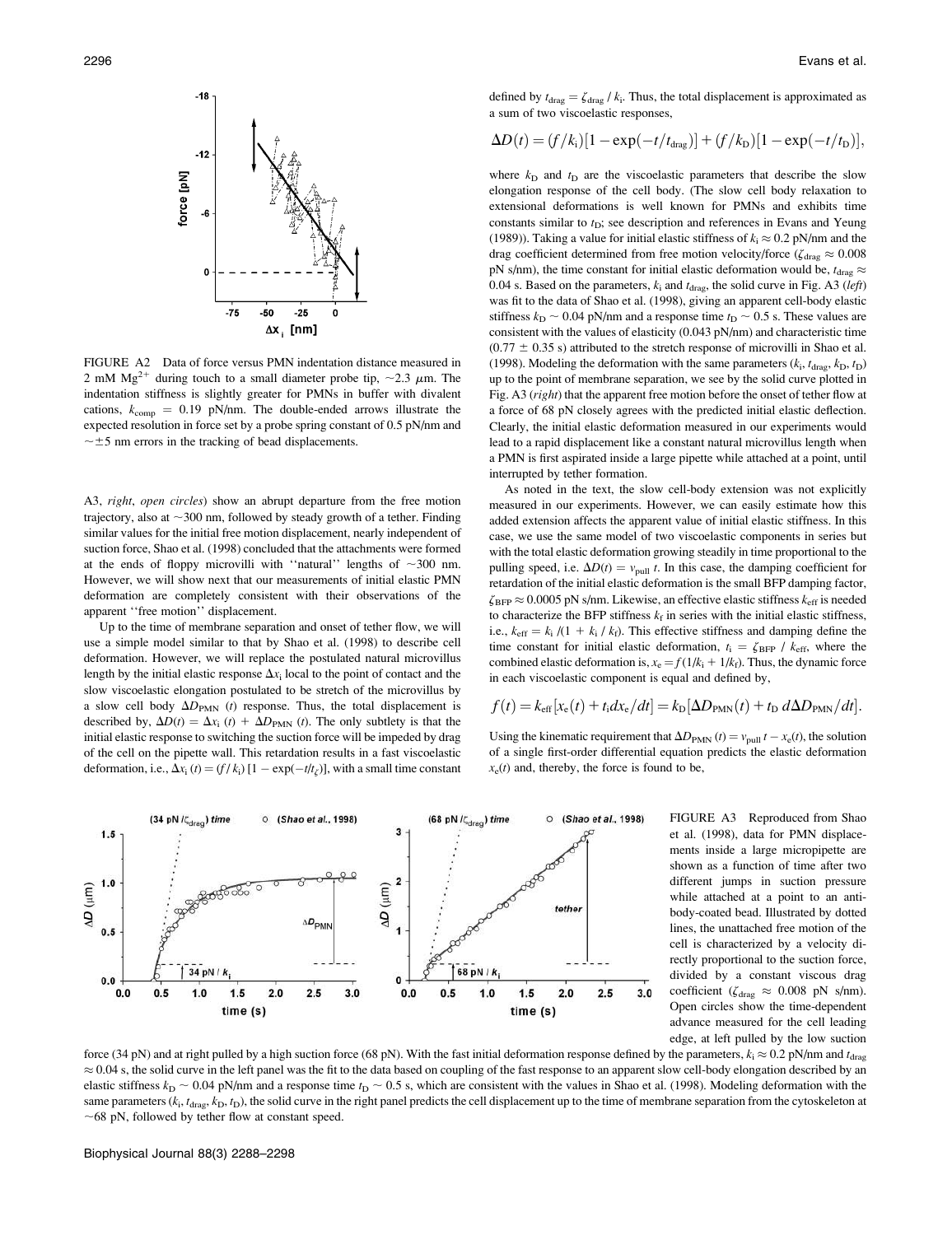

FIGURE A4 Predictions of force versus time for retraction of a PMN from the BFP at fixed speeds (2  $\mu$ m/s, 4.5  $\mu$ m/s, 10  $\mu$ m/s), corresponding to the lowest three loading rates of data in Fig. 7 B, i.e.,  $\langle r_f \rangle \sim 240$  pN/s, 650 pN/s, and 1480 pN/s. The BFP force constant was  $k_f = 0.5$  pN/nm. A slow cell-body response described by,  $k_D \sim 0.04$ –0.05 pN/nm and  $t_D \sim 1.2$ –1.4 s, was needed to match the loading rates measured in the experiments up to the point of membrane separation (stars), accounting for the weak dependence on pulling speed seen in Fig. 5 A.

$$
f(t) = \alpha k_{\text{eff}} v_{\text{pull}} \left\{ (t + t_{\text{D}}) - (t_{\alpha} - t_{\text{i}}) \times [1 + (t_{\text{D}}/t_{\alpha} - 1)\exp(-t/t_{\alpha})] \right\},\,
$$

in terms of the following parameters,  $\alpha = k_{\text{D}} / (k_{\text{D}} + k_{\text{eff}})$  and  $t_{\alpha} = (1 - \alpha) t_{\text{i}}$ +  $\alpha$  t<sub>c</sub>.

We have used the dynamic relation for force to model the lowest three loading rates of data appearing in Fig. 7 B, i.e.,  $r_f \sim 240$  pN/s, 650 pN/s, and 1480 pN/s, corresponding to nominal loading rates of  $r_f^0 = k_f v_{\text{pull}} \sim 1000 \text{ pN/s}$ , 2250 pN/s, and 5000 pN/s. For these rates, the BED force constant was  $k_f = 0.5$  pN/nm. The force versus time curves BFP force constant was  $k_f = 0.5$  pN/nm. The force versus time curves plotted in Fig. A4 represent the force loading up to the membrane unbinding force (stars), computed with a fixed initial elastic stiffness  $k_i = 0.25$  pN/nm (i.e.,  $k_{\text{eff}} = 0.167 \text{ pN/nm}, t_i \approx 0.003 \text{ s}$ ) and a slow cell-body response described by,  $k_D \sim 0.04 - 0.05$  pN/nm and  $t_D \sim 1.2$ –1.4 s. The viscoelastic<br>parameters for the cell were chosen to exactly match the mean loading rates parameters for the cell were chosen to exactly match the mean loading rates measured in the experiments and are similar in value to those characterizing the experiments of Shao et al. (1998). The ratios of apparent to nominal loading rates,  $r_f/r_f^o$ , shown in Fig. A4 correspond to elastic stiffnesses of 0.18, 0.205, 0.22 pN/nm for the initial cell deformation, accounting for the weak dependence on pulling speed seen in Fig. 5 A.

This work was supported by National Institutes of Health grants HL65333 and HL31579.

#### REFERENCES

- Alon, R., S. Chen, K. D. Puri, E. B. Finger, and T. A. Springer. 1997. The kinetics of L-selectin tethers and the mechanics of selectin-mediated rolling. J. Cell Biol. 138:1169–1180.
- Alon, R., D. A. Hammer, and T. A. Springer. 1995. Lifetime of the P-selectin–carbohydrate bond and its response to tensile force in hydrodynamic flow. Nature. 374:539–542.
- Bell, G. I. 1978. Models for the specific adhesion of cells to cells. Science. 200:618–627.
- Božič, B., S. Svetina, B. Žekš, and R. E. Waugh. 1992. The role of lamellar membrane structure in tether formation from bilayer vesicles. Biophys. J. 61:963–973.
- Brunk, D. K., and D. A. Hammer. 1997. Quantifying rolling adhesion with a cell-free assay. E-selectin and its carbohydrate ligands. Biophys. J. 72:2820–2833.
- Evans, E., A. Leung, D. Hammer, and S. Simon. 2001. Chemically-distinct transition states govern rapid detachment of single bonds to L-selectin under force. Proc. Natl. Acad. Sci. USA. 98:3784–3789.
- Evans, E., and K. Ritchie. 1997. Dynamic strength of molecular adhesion bonds. Biophys. J. 72:1541–1555.
- Evans, E., K. Ritchie, and R. Merkel. 1995. Sensitive force technique to probe molecular adhesion and structural linkages at biological interfaces. Biophys. J. 68:2580–2587.
- Evans, E., and P. Williams. 2002. Dynamic force spectroscopy: I. single bonds. In Physics of Bio-Molecules and Cells. Ecoles des HOUCHES d'Ete LXXV. EDP Sciences, Springer-Verlag, New York. 145 – 185.
- Evans, E., and A. Yeung. 1989. Apparent viscosity and cortical tension of blood granulocytes. Biophys. J. 56:151–160.
- Evans, E., and A. Yeung. 1994. Hidden dynamics in rapid changes of bilayer shape. Chem. Phys. Lipids. 73:39–56.
- Heinrich, V., B. Božič, S. Svetina, and B. Žekš. 1999. Vesicle deformation by an axial load: from elongated shapes to tethered vesicles. Biophys. J. 76:2056–2071.
- Heinrich, V., A. Leung, and E. Evans. 2005. Nano- to microscale dynamics of P-selectin detachment from leukocyte interfaces. II. Tether flow terminated by P-selectin dissociation from PSGL-1. Biophys. J. 88:2299– 2308.
- Hochmuth, R. M., J.-Y. Shao, J. Dai, and M. P. Sheetz. 1996. Deformation and flow of membrane into tethers extracted from neuronal growth cones. Biophys. J. 70:358–369.
- Hwang, W. C., and R. E. Waugh. 1997. Energy of dissociation of lipid bilayer from the membrane skeleton of red blood cells. Biophys. J. 72:2669–2678.
- Janmey, P. A., U. Euteneuer, P. Traub, and M. Schliwa. 1991. Viscoelastic properties of vimentin compared with other filamentous biopolymer networks. F-actin and F-actin/gelsolin complexes. J. Cell Biol. 113:155– 160.
- Janmey, P. A., S. Hvidt, J. Peetermans, J. Lamb, J. D. Ferry, and T. P. Stossell. 1988. Viscoelasticity of F-actin and F-actin/gelsolin complexes. Biochemistry. 27:8218–8227.
- Kaplanski, G., C. Famarier, O. Tissot, A. Pierres, A. Benoliel, M. Alessi, S. Kaplanski, and P. Bongrand. 1993. Granulocyte-endothelium initial adhesion. Analysis of transient binding events mediated by E-selectin in laminar shear flow. Biophys. J. 64:1922–1933.
- King, M. R., V. Heinrich, E. Evans, and D. A. Hammer. 2005. Nano- to microscale dynamics of P-selectin detachment from leukocyte interfaces. III. Numerical simulation of tethering under flow. Biophys. J. 88:1676– 1683.
- Landau, L. D., and E. M. Lifshitz.1986. Theory of Elasticity, Course of Theoretical Physics, Vol. 7. Pergamon Press, Oxford, UK.
- Lawrence, M. B., and T. A. Springer. 1991. leukocyte roll on a selectin at physiologic flow rates: distinction from the prerequisite for adhesion through integrins. Cell. 65:859–873.
- Mangeat, P., C. Roy, and M. Martin. 1999. ERM proteins in cell adhesion and membrane dynamics. Trends Cell Biol. 9:187–192.
- Marcus, W. D., and R. M. Hochmuth. 2002. Experimental studies of membrane tethers formed from human neutrophils. Ann. Biomed. Eng. 30:1273–1280.
- McEver, R. P. 2001. Adhesive interactions of leukocytes, platelets, and the vessel wall during hemostasis and inflammation. Thromb. Haemost. 86:746–756.
- Park, E. Y. H., M. J. Smith, E. S. Stropp, K. R. Snapp, J. A. DiVietro, W. F. Walker, D. W. Schmidtke, S. L. Diamond, and M. B. Lawrence. 2002. Comparison of PSGL-1 microbead and neutrophil rolling: microvillus elongation stabilizes P-selectin bond clusters. Biophys. J. 82:1835– 1847.
- Ramachandran, V., M. Williams, T. Yago, D. W. Schmidtke, and R. P. McEver. 2004. Dynamic alterations of membrane tethers stabilize